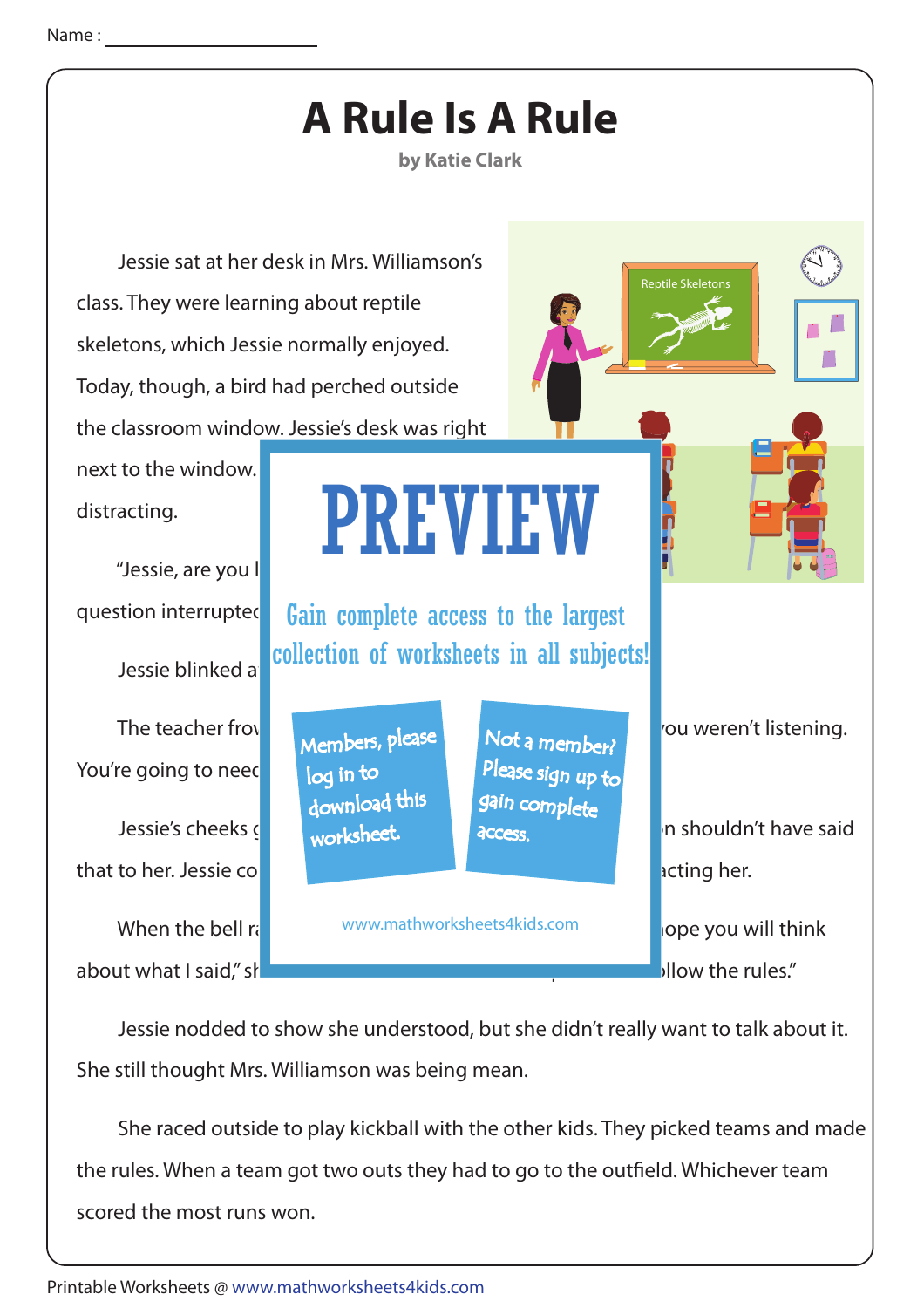Name:

Jessie's team was in the outfield first. She was quarding second base. The first kicker got one out. The next kicker kicked a home run and scored a point. The girl smiled at Jessie as she jogged past second base. The next kicker got another out. That made two outs. Now it was Jessie's turn to kick the ball.

 However, instead of switching places and giving Jessie's team a chance to score, the other team quit.

Jessie frowned. "That's not fair!" she complained.

explained.

strict. Rules were important

teacher.

from now on," Jessie



very brave of you to apologize."

 Jessie smiled, too. She felt much better, and she understood now. She needed to follow the class guidelines. After all, a rule is a rule!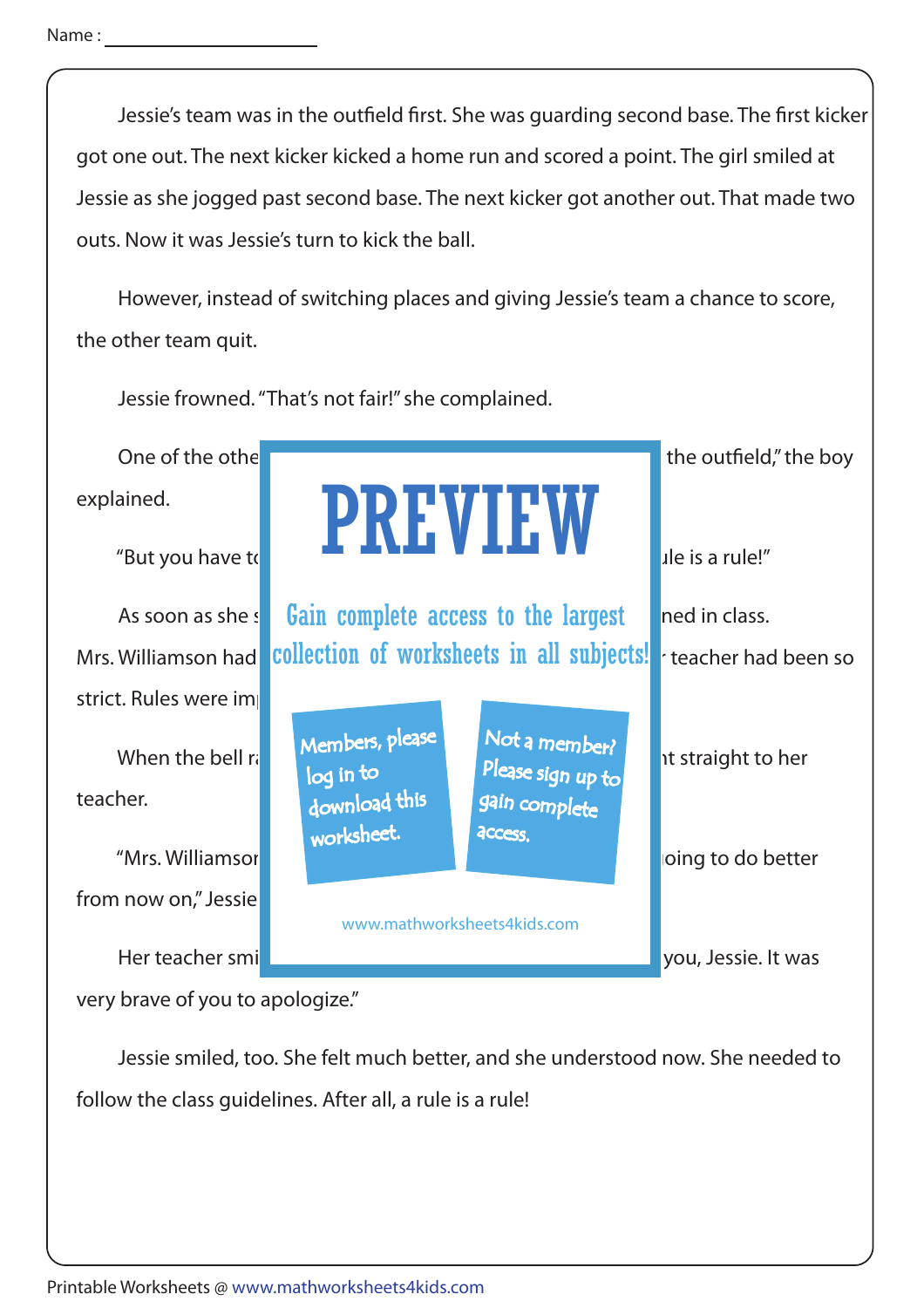| 1) | about the rule?                  | <b>A Rule Is A Rule</b><br>Why was Jessie reluctant to talk when the teacher stopped her at recess to remind                                           |
|----|----------------------------------|--------------------------------------------------------------------------------------------------------------------------------------------------------|
| 2) |                                  | What according to Jessie was not fair?<br><b>PREVIEW</b>                                                                                               |
| 3) | Change the verl<br>play<br>teach | Gain complete access to the largest<br>collection of worksheets in all subjects!<br>Members, please<br>Not a member?<br>Please sign up to<br>log in to |
| 4) | Write a short no                 | download this<br>gain complete<br>worksheet.<br><b>ACCESS.</b><br>www.mathworksheets4kids.com                                                          |
| 5) |                                  | Imagine a day at school without rules. Write two pros and cons of rules.                                                                               |